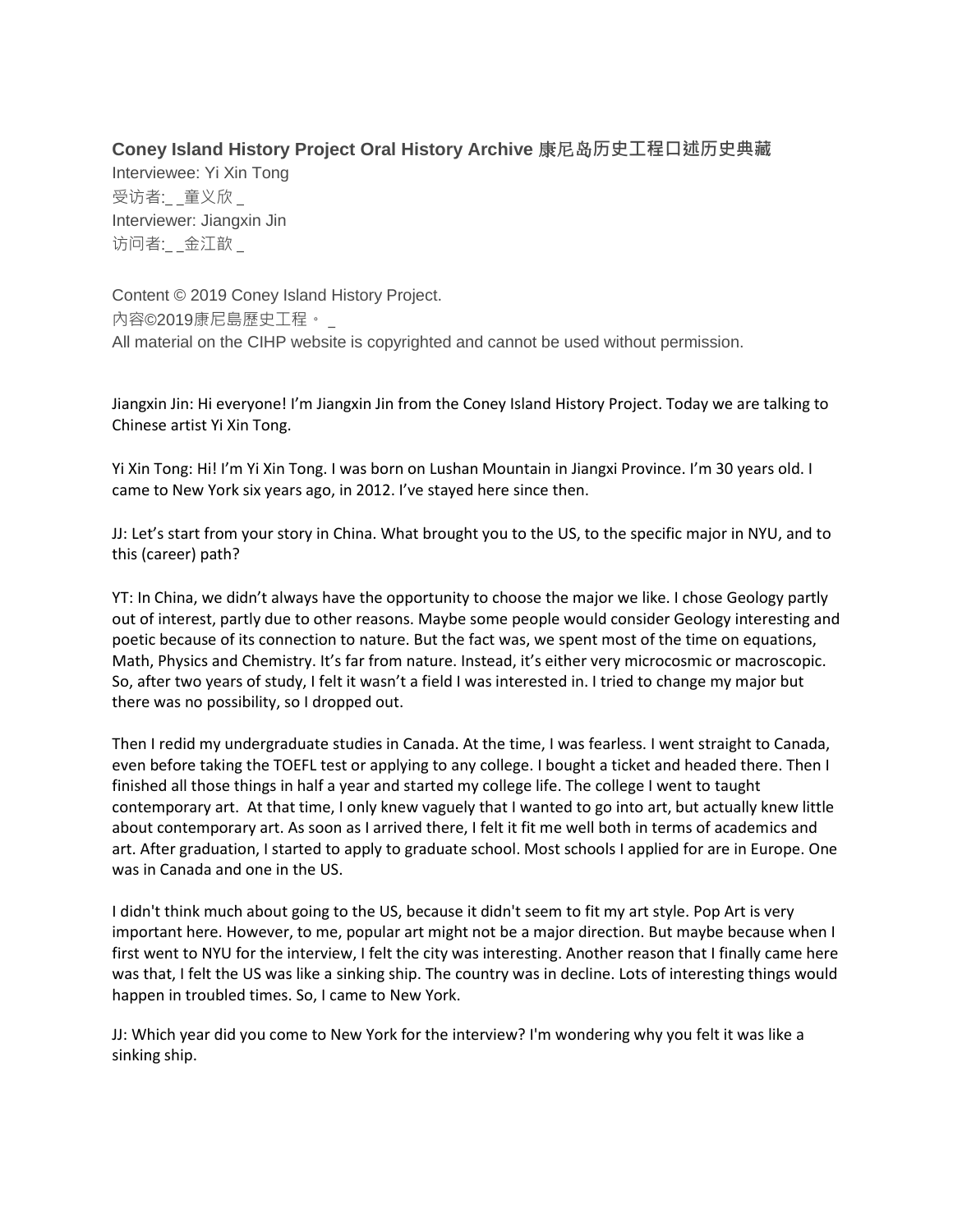YT: I came here for the interview in the spring of 2012. The US has many problems from many different perspectives such as from what people are saying, from my own experience, from the media and from history. For example, my first impression of New York City was that it was extremely or at least half paralyzed. Many things were very old. It's the same politically and economically. There are many problems. Isn't it true that many people are saying that the US is in decline, from a broader context? Didn't Obama claim to rebuild the US and Trump talk about "make America great again"? This means they themselves acknowledge that it is not such a positive situation these days.

JJ: Before you first came to New York, what did you think of it? What were your expectations? After you arrived, did the reality match your expectation? Was there any big shock?

YT: When I was in China, because there was a confrontational situation between China and the US, from the political perspective, the Chinese government would say the US had all kinds of problems. When I was in Canada, I had been to the West Coast of the US. Canadians would always joke that Americans were rude, proud of themselves, arrogant and did not care about other countries. After I came here, I found New York different from other cities. It's totally different from other places in the US. It's interesting that I felt New York was similar to China in that they were both dirty and chaotic. It's one of the reasons that drew me here.

JJ: Dirty and chaotic. That's more like Beijing, rather than Jiangxi, right?

YT: Actually, in recent years, China has become very clean. When I went back to China this year, Beijing was very clean, just like Taipei and Seoul. I wasn't used to that. Maybe because the weather was good on those days. Last year's urban environmental renovation and the cleanup of "low-end population" [and incident in 2017 in Beijing] might also have partly resulted in the cleanness. But I love the sense of life in those alleys. New York has this sense of life in some way. It doesn't have much of the tidiness and design of western gardens.

JJ: Let's talk about your experience in art. Would you like to share your experience, from studying to holding exhibitions and doing projects? And why did you choose to live in Gravesend?

YT: I lived in Gravesend when I first came to New York. I was randomly searching on the internet for a place to live and was assuming I would only stay for a month. When I arrived, a friend said she had an apartment here. She lived in it and said I could live in the basement for \$300 a month. So, I went there and stayed for two years in the basement. During my time as a student, I lived there. The environment was pretty bad. Mold grew on the wall. It was very damp. Beads of moisture seeped out of the closet. It was unhealthy. But later, the room upstairs became available. Thinking that I would need to keep my works dry and safe, I moved upstairs to protect my work from the humidity. Then I stayed there for four more years. It added up to six years. Yes, at Gravesend.

JJ: At first you picked the location because of its low price. Why did you stay there then?

YT: It depends on how much credence I put in each reason. In terms of the price, I was not one of those wealthy artists or those rich people who came to New York. I needed to find somewhere cheap for sure. But I also did some work in the basement. The place had considerable influence on my work. I once did a music album, named *Basement*. Some of the audio was recorded there. Oppressive feelings also had an influence on me. For example, sometimes I would think, a basement was special because it's not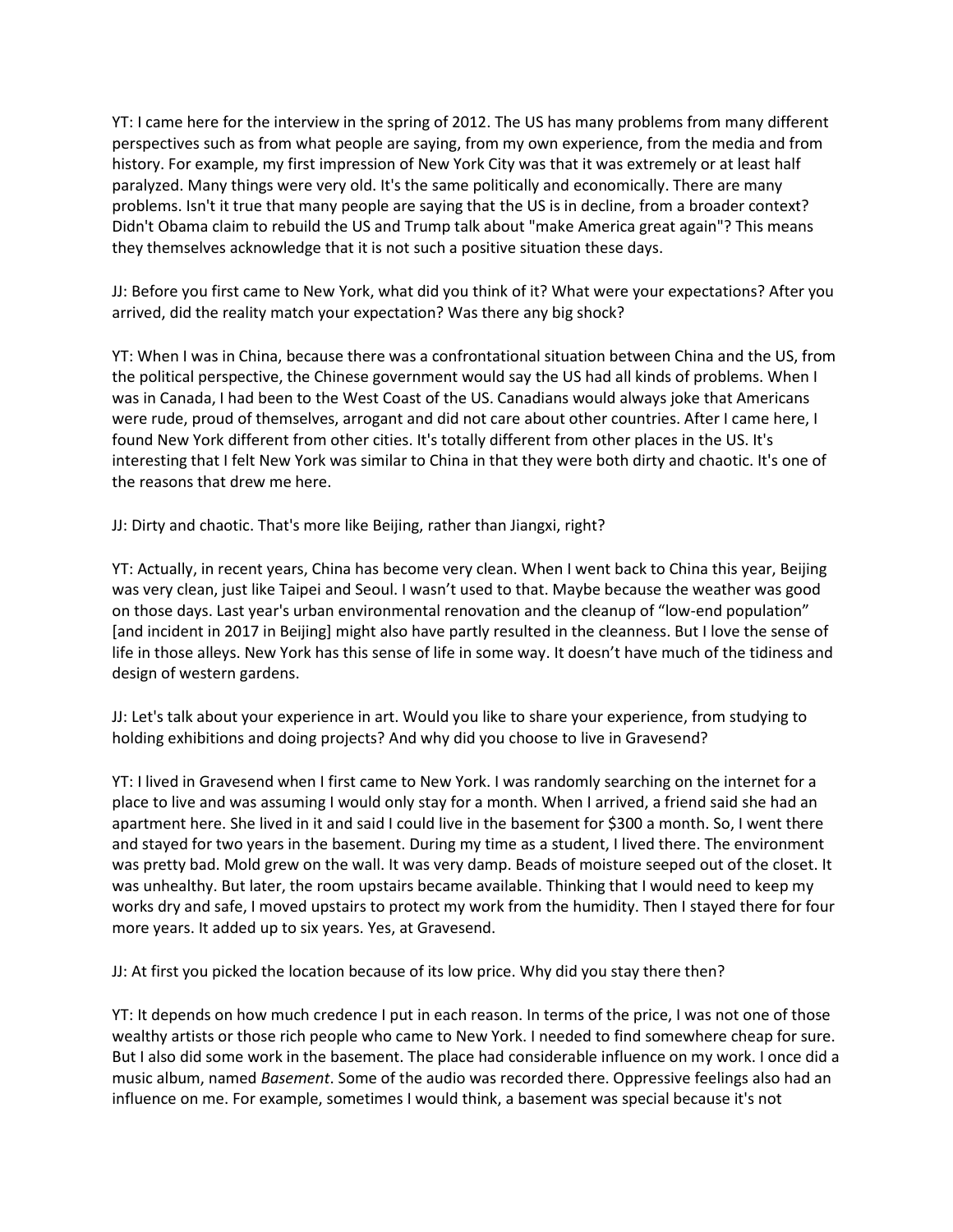surrounded by air. In a typical apartment, there's air outside the wall. But in a basement, the wall extends forever. It's the wall outside the wall outside the wall. I would think about this. Another interesting reason was that, when many other people asked me why I stayed there, I would say because there were no artists. The area had no contemporary art. It's special. I didn't want to stay in a place crowded by artists, like Bushwick or Williamsburg. There are many other places like these. Another reason was that, its name was poetic. The end of the graves. Later I had an album *Gravesend Attic*: The attic at the end of the graves.

JJ: Since you have lived here for six years, throughout that time, have you noticed any changes in the environment, of yourself, or had any new thoughts about it?

YT: Yes, there are changes. When I first came, I went to Manhattan to work every day, so I didn't pay much attention to the Gravesend community. But later, at least after my graduation, I spent most of the time in Gravesend. There was a time when I worked in Sunset Park. It's pretty close. I would think about whether the surroundings would give me some inspiration, since I lived in a special place full of Russians, Ukrainians and Chinese. It's very non-mainstream. When others talked with me, I didn't feel like I was living in New York, because it's so far away geographically and so different culturally. So, I started my exploration. Once I went by chance to the creek in Gravesend for fishing, it opened up a totally new world.

JJ: Can you describe in detail how you felt there the first time you went? What did you see? What made you feel a new world was opening up, and what did you love most about it there?

YT: It was on my birthday when I first went there. I just wanted to wander around and I had my fishing rod and lure with me. I searched the map for somewhere to go and noticed a green field by the sea. So I decided to go there. I was surprised when I got there. The place I went was called Calvert Vaux Park, a park by the sea near Coney Island Creek. It was almost like some ruins. Buildings there were quite old and looked like they were in the Eastern Europe, with the dilapidated condition of those ex-communist countries. The park was overgrown with grass and weeds. It's weird. I felt as if I had discovered some unknown place. It's a place so different from the larger picture of New York. Then I started fishing there, but of course got nothing. Actually, I caught no fish in the year after. There is a lot of knowledge involved with fishing. Fishing methods differ from place to place. I found out later that I would never catch any fish at the place I first went, because the water was only three-meters deep. But I didn't know that back then and fished for hours. It's silly.

JJ: When did you start fishing? What made you start this hobby? Many of your projects are related to fishing and fishing trips. Why were you fond of it? What did you love most about fishing?

YT: I fished with my grandfather when I was young. Just by the lake. The Ruqin Lake on Mount Lu. But that was just following my grandfather. I also made fishing gear at that time. I have liked doing handicrafts since I was a child. For example, when I was young, my family never bought me toys. I made all of my toys. Maybe this has some relation to my interest in doing sculpture later. The real fishing experience started from that birthday. Then I almost became addicted to it. I even watched YouTube videos of others fishing every day, looking at how others fished, learning about the waters of New York, what fish appear in different seasons, playing with the fishing gear and studying how to fish. After spending more than a year, I finally caught my first fish in Jamaica Bay. The reason why fishing attracts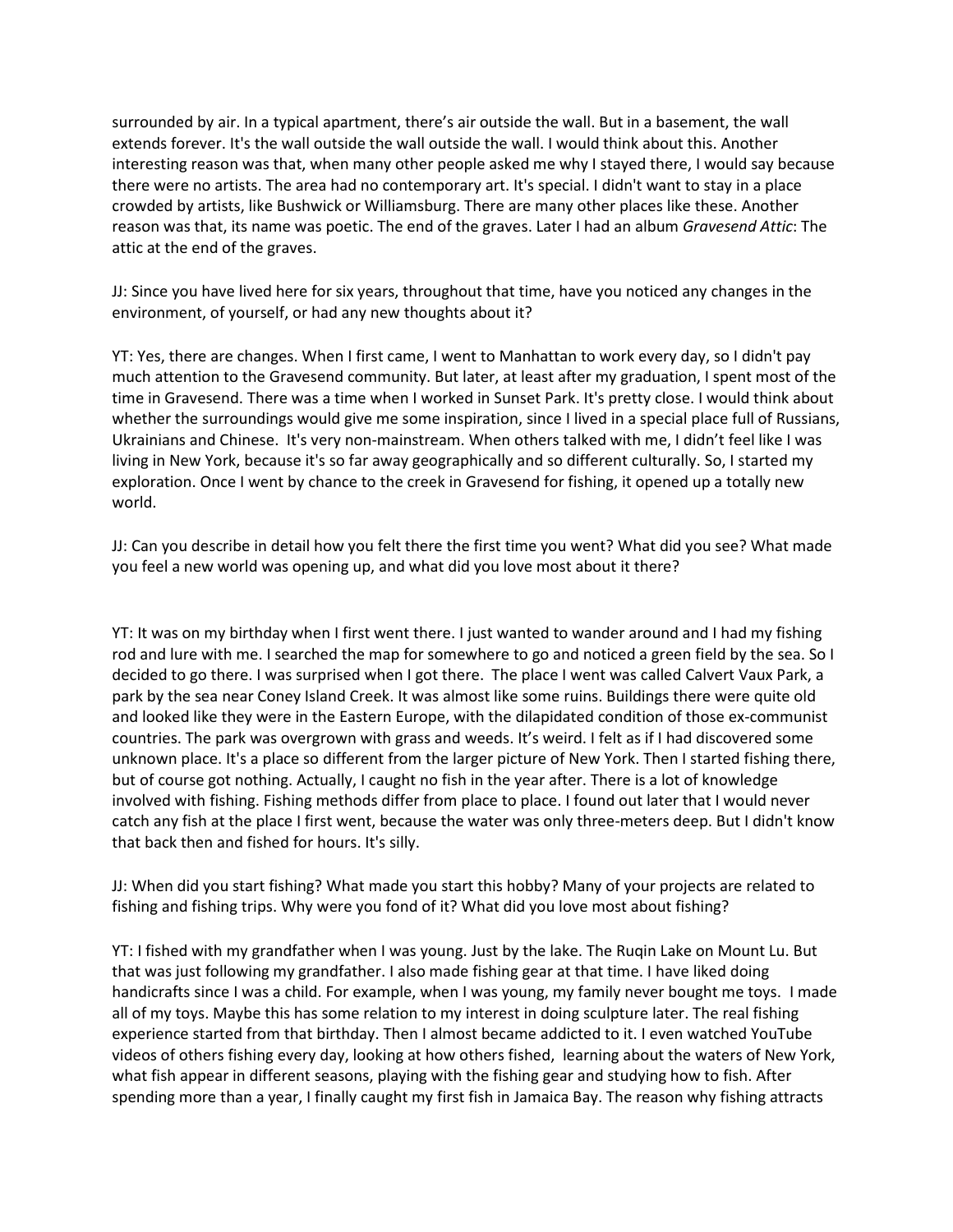me may be that I can evade many things when I'm alone. Fishing is also something that can bring me back to nature. For example, even if I'm walking in the natural environment, I don't have a way to relate directly to it physically. Semantically, when I'm fishing, my hands are connected to the water through a fishing rod and a line. When a fish bites, it was connected, too. It is this physical connection. And it creates excitement. When a fish bites, I feel related to something. It's a kind of communication. For example, when different fish bite, you will know what type of fish it is and how big it is. It's very interesting.

JJ: How old were you when you first fished there (at Coney Island Creek)?

YT: In 2015? Maybe 27. Probably (laughs).

JJ: Let's talk about your projects. Can you describe one of your projects which you were most satisfied with or one that had special meaning for you?

YT: Let me talk about one related to Coney Island Creek, and also my first work of this *Fishing Project*. It's called *Water is in Front of the Bushes*. The whole project is called *NYC Fishing Trip*. One of the reasons I named it this way is, every time I told others I was fishing, they would be surprised and ask, "We can go fishing in New York? There is water in New York?" I think people really pay little attention to things they don't care about. Everyone does it. New York is an island. Manhattan is completely an island. Brooklyn, Queens are part of Long Island. But people only look inward and see those skyscrapers. It's land-based rather than aquatic. So, I wanted to do a series which could let me see New York from a different persepctive. The work is called *Water is in Front of the Bushes*. It's shot at Calvert Vaux Park, which I just mentioned. It was a special time of the year. There were only about three days a year and the bushes were not being clipped constantly. Because generally there are people taking care of the grass. Only in summer time, around early June, the bushes go wild. Its purple flowers blossom. It only lasts for about one week and its fullness only lasts about two to three days. I planned to shoot the piece during that time. The bushes were almost head high. I held my camera and ran through it. The path was almost invisible. It's totally covered. From the inside, the so-called entrance of the bushes, I walked, walked, jogging through it, and arrived at a relatively open space. Shipwrecks appeared. Shipwrecks in the bay. It's like a roaring picture of those under-developed cities, those post-industrialized cities. Later I added some rap in this part, singing the names of different types of fish. Mostly those New York local fish. Later I found out that I had caught many of them, such as striped bass, summer flounder. Guangdong people call it "Zuokou," while we call it flounder. There was also porgy. It's like a process of pursuing something. For example, when I was walking through the bushes, I was murmuring the names of those fish. There were also sentences like, "when I arrive at the water, I could fish. Water is in front of the bushes, I could fish when I get there." It's like running toward the anticipated point physically, wanting to reach it. However even till the end of the video, there was no shot about fishing. There was only the desolate scene. One part I love a lot is that, when you arrive at the open space, you can see traces from some homeless people. They hung rope in the park to dry clothes. There were some pots and pans for cooking meals. The situation was similar to sculpture, in that context. Its existence shows the lack of management of the park. And the city has such a special space to let these things exist. Once I even saw some people performing a Shamanic ritual there.

JJ: Would you feel far away from home here? Would New York, or any other city, region in the US make you feel a connection to your hometown?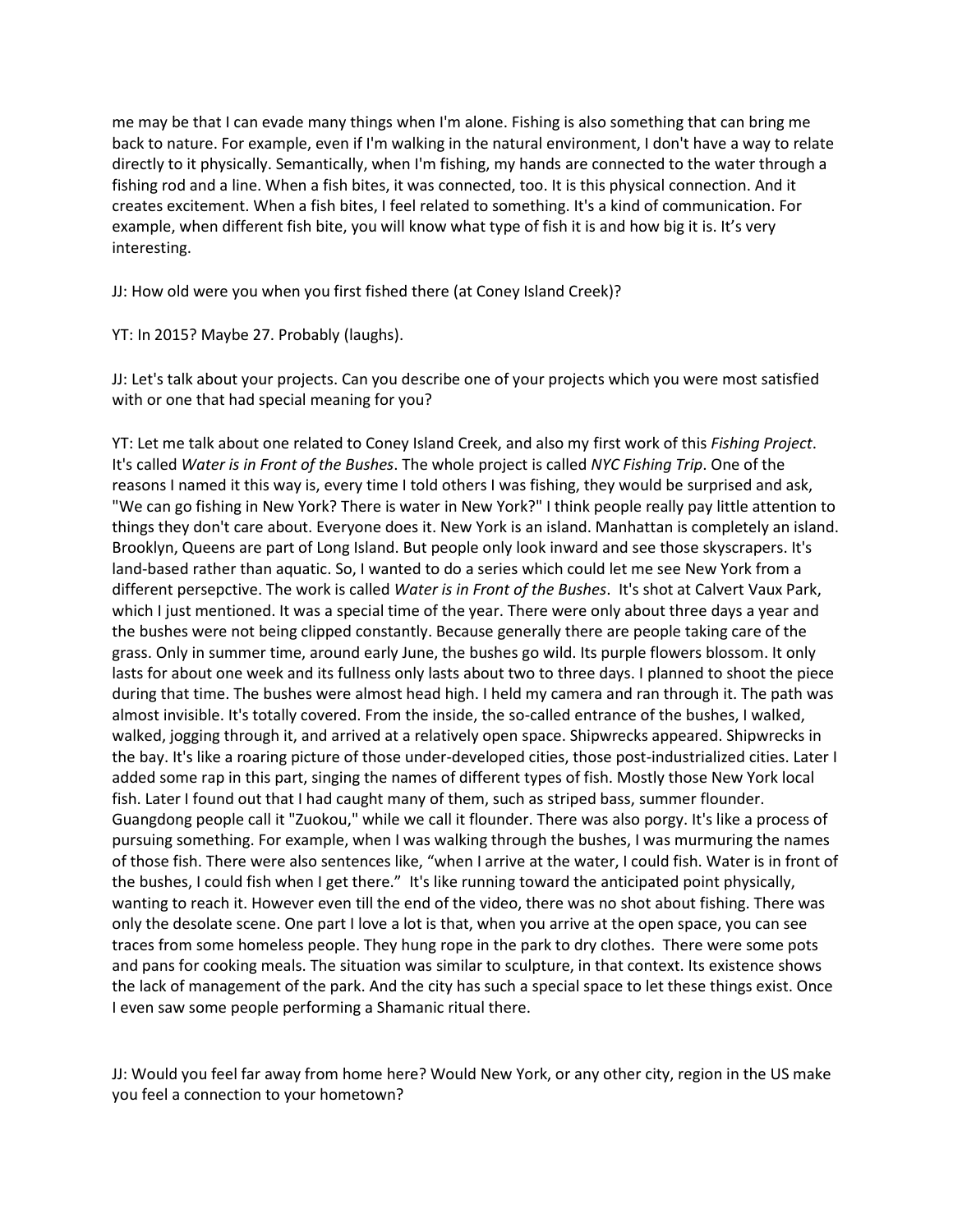YT: In terms of making me feel a connection to my hometown, maybe only Coney Island Creek does, among those places in New York. Actually, the concept of "Home" has been absent for me for years. My real hometown has been changed completely in the name of the government's development. For me, my real home only exists in memories. Here, Coney Island Creek is the place resembles home the most. Because New York is a very urbanized place, while my hometown features its natural environment to a great extent [Lushan Mountain is a UNESCO World Heritage Site]. I always travel abroad to other places and would think that, when I get back to New York, I would go to Coney Island Creek, because it feels like going home. But I won't feel the same for other places in New York, like Manhattan, other areas in Brooklyn, or even Coney Island itself. At least in the US, in New York, I very much feel like an outsider. The strong alienation in society makes it hard for me to feel like home.

JJ: Do you spend most of your time in the US now? I noticed you often go to different cities in China to do exhibitions.

YT: Actually, I spend most of the time here. I don't do a lot of things. Maybe I have achieved a state of comfort, although it might not be a good thing. But it might be an inescapable part of human nature to some extent. I spend at most one month back in China each year. I would schedule a lot of events during that time. Just as you mentioned, I would go to many places. I might visit over ten cities in two-week's time. I might fly every day or every other day or take a train. It's a little similar to traveling, but still for work. To put it in an old-school way: to "caifeng" (travel for inspiration), and to experience. China is developing very fast. This time I went back, I attended all kinds of art fairs and exhibitions, from morning to night. I had no time to take a breath. It's very exciting, but also exhausting. The US feels very comfortable and slow. You can take a rest. But in China you can't. At least not in a city.

JJ: So, you have already settled here, and only go back to China for work?

YT: I'm an O-visa holder. The artist visa. But every time, when others asked me whether I liked New York, I said no or totally not. Maybe it's because of the reason you mentioned that there wasn't a sense of home. Or to say, a sense of existence. Other people won't recognize you. So, I have always been, not exactly considering leaving for somewhere else, but been open about this choice. Actually, I will go to Canada to teach for one semester in a college. Then maybe I will come back. I think I will, because I won't stay there. It's too comfortable to stay there. The social confrontation among classes and races is not as strong as that in the US. The natural environment is well-protected. People can live comfortably, but maybe I don't want to exist in that comfortable way. Yes.

JJ:I noticed that you taught video at NYU in 2012 and 2013. Are you going to teach photography in Canada?

YT: No. I taught video at NYU. It's a combination of video art theory and studio. The college I'm going to, is actually my undergraduate college. It could be considered a coincidence. I was already applying for my Green Card at that time. I've hesitated for about one year before making the decision to apply. During that time, my undergraduate professor asked me, was there any possibility that you would be willing to come back to teach? I thought, teaching for one semester could be a meaningful experience for me. Because that college influenced me a lot and I learned a lot there. The college was very student-friendly. This is a feeling absent in the US. I always tell others that American colleges, or to say graduate art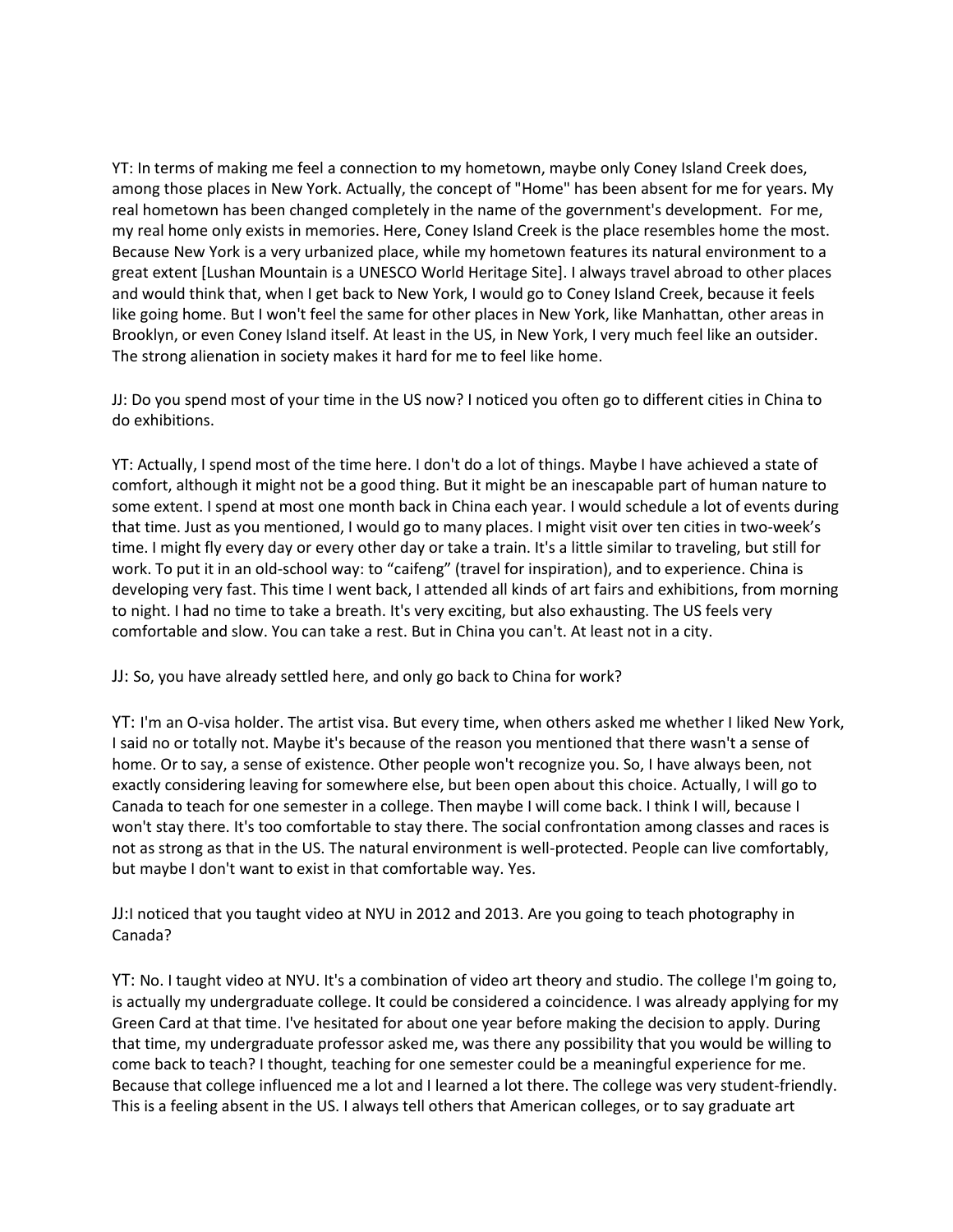schools, are all scams. Because I learned much less here compared to what I learned in Canada. Students here don't pay much attention to studying and are very anti-intellectual. Let alone the commercialization. People take this for granted. However, the tuition fee is ten times higher here. So, I'm very dissatisfied with the education in the US. I think maybe teaching one semester could let me experience a different environment and help me figure out whether I should stay in New York.

JJ: So, you were on your own when you first came to New York, and when you went to Canada for study? Your family were always in China?

YT: Actually, I went to Canada because I had relatives there. My uncle was there. So, I turned to him. I was alone in New York. It's pretty good to be on my own. I have more freedom.

JJ: Can you share with us the feedback you got from Chinese audiences when you brought your art back to exhibitions in China, and your feelings?

YT: In general, because my art education is in North America, most of my works do not have a lot of content directly related to China, so on some level audiences won't feel these works are made by a Chinese. Some people will find it very interesting, while some people think it should be criticized. It doesn't matter. Lately I have been doing some work related to my hometown. This is also because of my feelings about my hometown, and also a lost feeling about the devastation of my hometown. In terms of bringing art back to China, it's related to Coney Island because I brought back works on Coney Island Creek and the *NYC Fishing Trip*. I remember an audience member said, ah, is this actually New York? He said that this was just like a small broken place in a second or third-tier city in China. Because I have many framings from the north to the south on Coney Island. There are no symbolic buildings like the amusement park. It's just high and low buildings in the city, and the ruins are in front of the buildings, in the foreground. It is hard for everyone to believe that it was made in New York. Well, this is actually quite good. In fact, it's similar to the reaction from audiences in New York. Because no one believes this is New York. For example, when they see the video with a lot of plants, they will believe it's shot in upstate New York or some other beautiful place.

JJ: You said you would talk more about your feelings and experiences of living at Gravesend, other than from the art perspective.

YT: I like my house at Gravesend. It was built by Italians. It looks gothic from the outside and is different from other buildings. Only a few people have been to my house. One who came said, oh, it's like you are living in a castle. Locked in a castle. It's interesting. It's poetic. In terms of the surroundings, most neighbors are Russians and Chinese, mainly Cantonese. Food is largely dependent on living conditions and the economy. For example, I spend much less living here. If I buy fresh ingredients in Chinese supermarkets and cook meals myself, it's much cheaper. The food there is actually fresher than at a good supermarket such as Trader Joe's. It's interesting because Chinese supermarkets restock and change their vegetable and fruit several times each day. I have some emotional connection with this, because I buy food there several times a week and cook meals myself. Sometimes I would also buy desserts at Russian markets. Their goods are very cheap, even cheaper than in Chinese markets because most of their stuff is preserved, rather than fresh. They are already preserved and packaged. I only drink Russian beer now (laughs) because it's cheaper and stronger. Yes. It's 8%. It's economical. (Laughter)

JJ: Throughout your art career, is there any main, core topic, or common topic that you are pursuing?